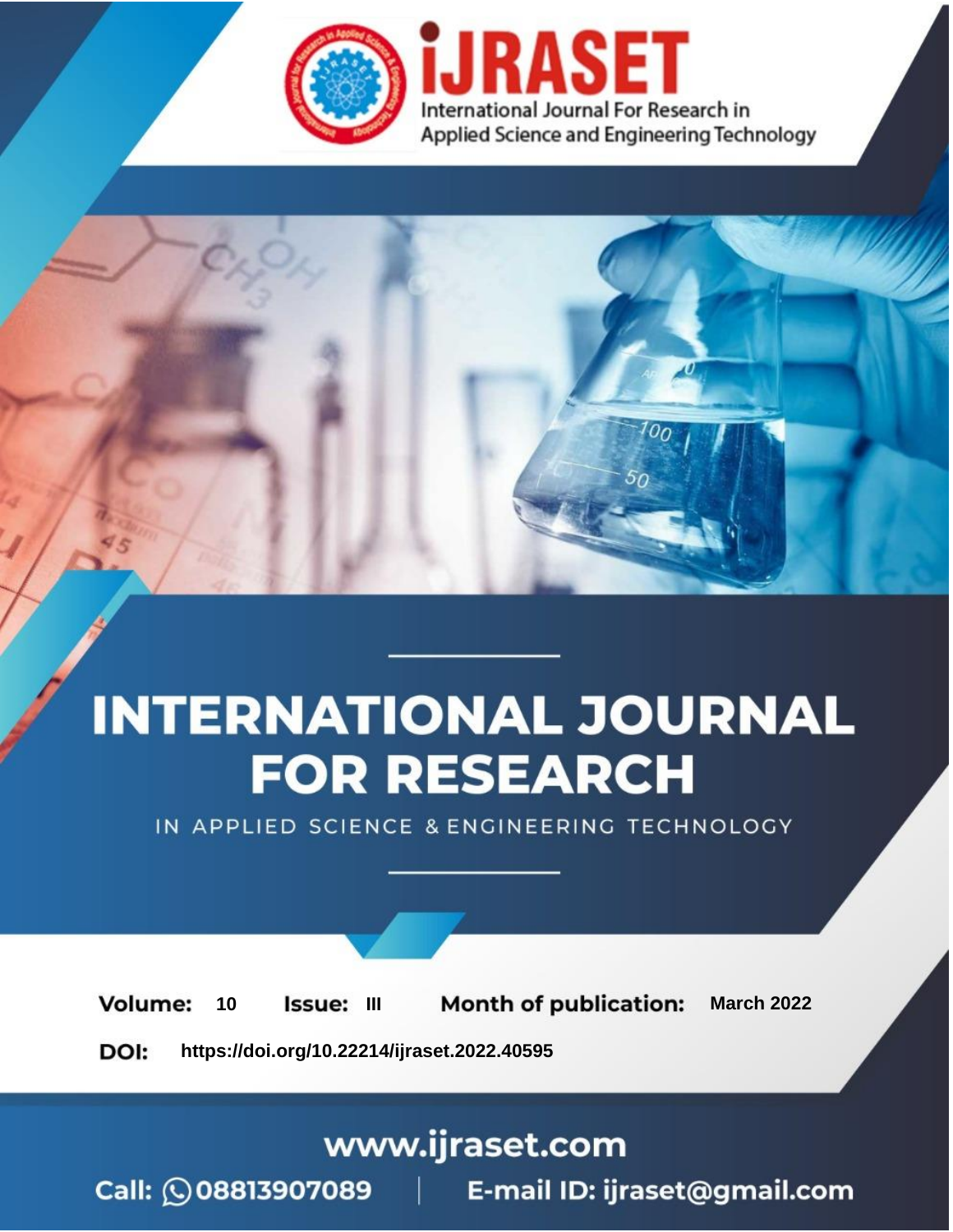

### **Dynamic Analysis of Multi-Storey Buildings of Different Shapes**

Gaurav Patidar<sup>1</sup>, Ankur Pandey<sup>2</sup> *<sup>1</sup>P.G. Student, SVVV, Indore <sup>2</sup>Assistant Professor, SVVV, Indore*

*Abstract: The construction of high-rise reinforced concrete buildings, mainly in major cities, is on the flow. So, as the structure becomes tall, it becomes sensitive to lateral loads like wind load and earthquake load. So, it is very important that the building should be safe in dynamic loads because it varies in magnitude with time. This paper presents a summary of research work already done in the seismic & wind analysis of multi-storied buildings with different irregular and complex plan shapes. The effect of shear wall, variation of seismic zone & wind speed also considered along with it. Methods used in the analysis of the seismic & wind analysis for different shaped buildings by different researchers are studied. The Effect of plan shape are studied in this paper in terms of storey drift, lateral displacement, base shear, storey shear, soft storey, axial force, moments, etc. Keywords: Plan irregularity, conventional RC framed, Seismic loading, ETABS, STAAD Pro.*

#### **I. INTRODUCTION**

The size and geometry of a high-rise building determine how it behaves towards earthquake shaking in high earthquake zones. Buildings having non-uniform geometry behaves differently against seismic activity. Mostly, the high-rise buildings are irregular in both horizontal and vertical geometry. Irregularities and discontinuity give rise to eccentricity between the building mass and stiffness, produce damages to the structure. So, to design and analyze an irregular building a high level of engineering and designer effort are needed.

#### **II. LITERATURE REVIEW**

- *1)* Himanshu Upadhyay et. al. (2021) [1] used ETABS software, applying code IS1893(Part 1):2016, a dynamic analysis has been performed on six G+15 RCC commercial building with various shapes like rectangular, L-shape, I-shape, O-shape, T-shape, and U-shape in seismic zone V. The findings suggest that most of the buildings exceed the permissible drift limit by about 36 % and the permissible displacement limit by about 96 %. Buildings of irregular shapes (L, I, T, and U) perform badly compared to regular buildings (rectangular and O). The performance of a U-shaped building is one of the worst. Although irregular shapes deform more quickly, they should be avoided.
- *2)* Mr. Gaurav Narendra Chauhan et. al. (2020) [2] performed a non-linear dynamic analysis of a G+15 multi-storey RCC framed building with varying geometrical shapes considering time history of EI Centro Earthquake 1940 using ETABS to study the behaviour of structure in terms of lateral force, base shear, storey drift, Displacement using IS1893-(Part1)-2016. For dynamic analysis, square RCC geometry is preferable than rectangular and circular geometry.
- *3)* Mohammed Mohiuddin et. al. (2018) [3] studied a seismic analysis G+14-storey structure with one conventional and one irregular plan (Hexagonal, Circular, Elliptical, sector and Y shape) in ETABS 2016 v16.2.1 It has been concluded considering analysis of all shapes that rectangular shape model has less base shear and more displacement in X- direction when compared to other shaped buildings. Y-shaped model have very less base shear and very less time period. Sector shape has maximum eccentricity. Y-shape model is more stable and sector shaped model is more critical.
- *4)* T. Prasanthi et. al. (2017) [4] performed a seismic analysis of a G+20 Storey with plan shape of C-shape and Rectangle shape in Zone III for medium soil to study the behaviour of the structure in terms of Structural displacement, drifts, Storey Shear, Overturning Moment. It has concluded that displacement in rectangular shaped building is less than C shaped Building. The base shear value from dynamic analysis is 9% more than the base shear from static analysis for both shape of building. Overturning moment is more in rectangular shaped building than in C-shaped building. The stiffness decreases with increase in storey height of the building.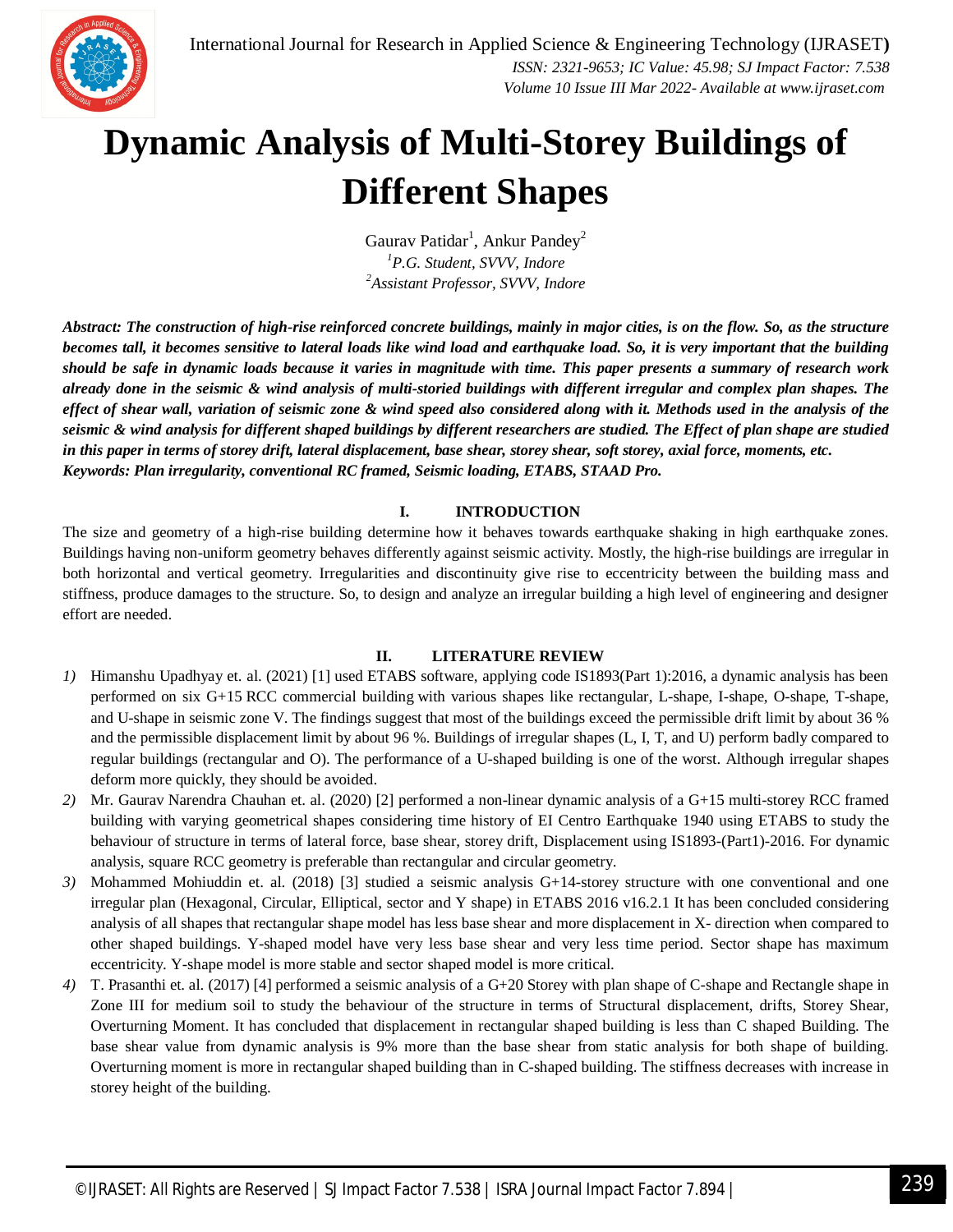

#### International Journal for Research in Applied Science & Engineering Technology (IJRASET**)**  *ISSN: 2321-9653; IC Value: 45.98; SJ Impact Factor: 7.538*

 *Volume 10 Issue III Mar 2022- Available at www.ijraset.com*

- *5)* Dhananjay Shrivastava et. al. (2017) [5] investigated G+25 Storeys of L-shape and I-shaped RCC Framed buildings for earthquake load in STAAD Pro v8i using IS1893:2002 in seismic zone IV and V and all soil types. The value of base shear acts at the base of the building is always minimum for the rectangular section for both the zones on different type of soils. Response of the building towards the earthquake decreases as the base width increases.
- *6)* Ayush Agrahari *et. al.* (2017) [6] analysed a dynamic analysis of G+15 storey RC framed building with shapes as T-shaped and L-shaped building are used for comparison of Storey displacement, storey drift, Maximum bending moment and shear force at different storey height in ETABS 2013. The analysis is performed zone IV . It is concluded that T-shaped building undergo more deformation than L-shaped building. Storey drift first increase with height and then decreases. Storey drift is least in Lshaped building so it is efficient.
- *7)* Malavika Manilal et. al. (2017) [7] analysed a 30-storey regular and re-entrant structures for both gravity and lateral loads in ETABS v9.7.4 in seismic zone V. The horizontal irregularity re-entrant corner is studied by conducting time history analysis of BHUJ earthquake. It concluded that building with 80% re-entrant deflects more compared to other building. The storey drift of 80% re-entrant building is maximum. The stress and forces for the columns of periphery are higher. The regular model is having higher base shear indicating greater stiffness.
- *8)* Gauri G. Kakpure *et. al*. (2017) [8] analysed two tall building having storey as G+10 and a G+25 in zone III of earthquake by using both methods of dynamic analysis using ETABS 15 to observe the values of storey drift, storey displacement, axial load, bending moment at different points in the building. It has been concluded that storey drift value for both the structure is 22 and 25% less in dynamic analysis than static analysis. In dynamic analysis the load on columns of corner is more as compared in static analysis.
- *9)* Akhila lekshmi et. al. (2015) [9] analysed a H-shaped building with different type of bracing (Diagonal, V type, V type, Inverted V type, X type, K type) is carried out by using ETABS software in zone III. The maximum storey displacement of the building is reduced by the use of X type bracing system. Displacement value decreases from top storey to base. Storey drift is maximum at intermediate storey levels and minimum the top storey. Building with X type of bracing is found to be most effective. Storey shear is higher for building with X brace.
- *10)* Mohammed Rizwan Sultan *et. al.* (2015) [10] analysed a structure of G+10 storey RCC building with shapes as rectangle, Hshaped, C-shaped, L-shaped building are used for comparison of Storey Overturning moment, storey drift, displacements, design lateral forces at different storey height in ETABS version 9.7.1 in zone V. It has been concluded that structures with irregular geometry affects most in extreme seismic zones and irregular shape building undergo more deformation so regular shaped buildings should be used. C-shaped building is more vulnerable as compared to all other shapes.

#### **III. CONCLUSION**

Based on the findings of several studies, the following conclusions have been reached:

- *1)* The regular building having higher base shear indicating greater stiffness.
- *2)* The stiffness decreases with increase in storey height of the building.
- *3)* Storey drift is maximum at intermediate storey levels and minimum the top storey.
- *4)* The displacement of irregular building is more compared to regular building under wind loads. While The displacement in irregular is less compared to regular building under seismic loads.

#### **REFERENCES**

- [1] Himanshu Upadhyay(2021), "Dynamic Analysis of G+15 Multi-Storied RCC Commercial Buildings with Plan Configuration in Siesmic Zone V using ETABS 2018", International Research Journal of Engineering and Technology, ISSN:2395-0056
- [2] Mr. Gaurav Narendra Chauhan (2020)," Dynamic analysis of Multi-Storey RCC Building Having Different Geometry", International Research Journal of Engineering and Technology", ISSN:2395-0072
- [3] Mohammed Mohi Uddin (2018), "Dynamic Analysis of RCC Multi-Storey Framed Structure With Different Plan Configurations", International Journal of Technical Innovation in Modern Engineering & Science
- [4] T. Prasanthi (2017), "To study of seismic analysis and design for different plan configuration in structural behaviour of multi storey RC framed building", IJIRT
- [5] Dhananjay Shrivastava(2017), "Analysis of Multi-Storey RCC Frames of Regular and Irregular Plan Configuration using Response Spectrum Method", International Journal of Engineering Research and Application
- [6] Ayush Agrahari (2017), "Dynamic Analysis and Comparison of Multi-Storey L-Shaped and T-shaped Building", International Journal of Innovative Research in Science, Engineering and Technology, Vol 6 Issue 5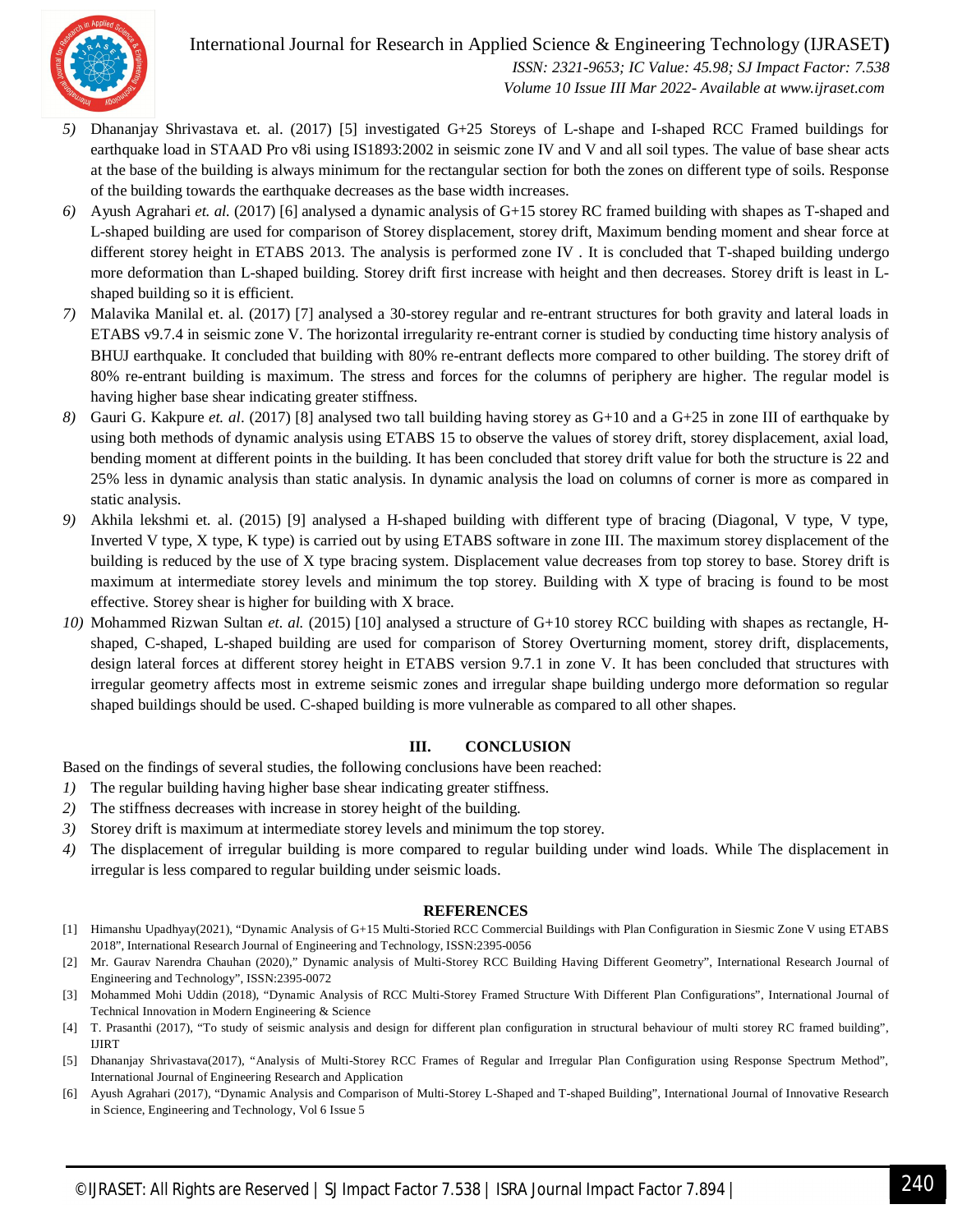

#### International Journal for Research in Applied Science & Engineering Technology (IJRASET**)**

 *ISSN: 2321-9653; IC Value: 45.98; SJ Impact Factor: 7.538*

 *Volume 10 Issue III Mar 2022- Available at www.ijraset.com*

- [7] Malavika Manilal (2017), "Dynamic Analysis of RCC Regular and Irregular Structures Using Time History Method", International Journal of Research in Engineering and Technology
- [8] Gauri G Kakpure (2017), "Comparative Study of Static and Dynamic Siesmic Analysis of Multistoried RCC Buildings by ETABS", International Journal of Engineering Research and Application, Vol. 7 Issue 5
- [9] Akhila Lekshmi N H(2016), "Dynamic Analysis of an Irregular RC Building with Different Bracing Systems", International Journal of Science and Research, ISSN:2319-7064
- [10] Mohammed Rizwan Sultan (2015), "Dynamic Analysis of Multi-Storey Building For Different Shapes", International Journal of Innovative Research in Advanced Engineering, Issue 8 Vol 2
- [11] Jalal MushinaObeed(2013), "Study on Dynamic Analysis of Irregular and Regular High Rise Building", International Journal of Scientific Engineering and Technology Research, ISSN 2319-8885
- [12] B.Gireesh Babu(2017), "Siesmic Analysis and Design of G+7 Residential Building Using STAADPRO", International journal of Advance Research, Ideas and Innovations in Technology, ISSN:2454-132X
- [13] E Pavan Kumar (2014), "Earthquake Analysis of Multi Storied Residential Building A Case Study", International Journal of Engineering Research and Applications, ISSN:2248-9622
- [14] Mohit Sharma (2014), "Dynamic Analysis of Multistoried Regular Building", IOSR Journal of Mechanical and Civil Engineering Vol 11 Issue 1 Ver. II
- [15] M V Naresh (2019), "Study on Static and Dynamic Analysis of Multi-storied Building in Siesmic Zones, International Journal of Recent Technology and Engineering, Volume 7, Issue-6C2
- [16] Ankit Agrawal (2015), "Dynamic Analysis of Structures Subjected To Earthquake Load", International Journal of Advance Engineering and Research Development.
- [17] Alsija K (2020), "Dynamic Analysis of Multistoried Rcc Framed Structures", International Journal of Scientific and Engineering Research, Vol 11 Issue 3
- [18] Smita (2020), "Study of irregular multi-storey RC frame subjected to seismic condition analysis with STAAD Pro V8i software", International Journal of Innovative Research in Advanced Engineering